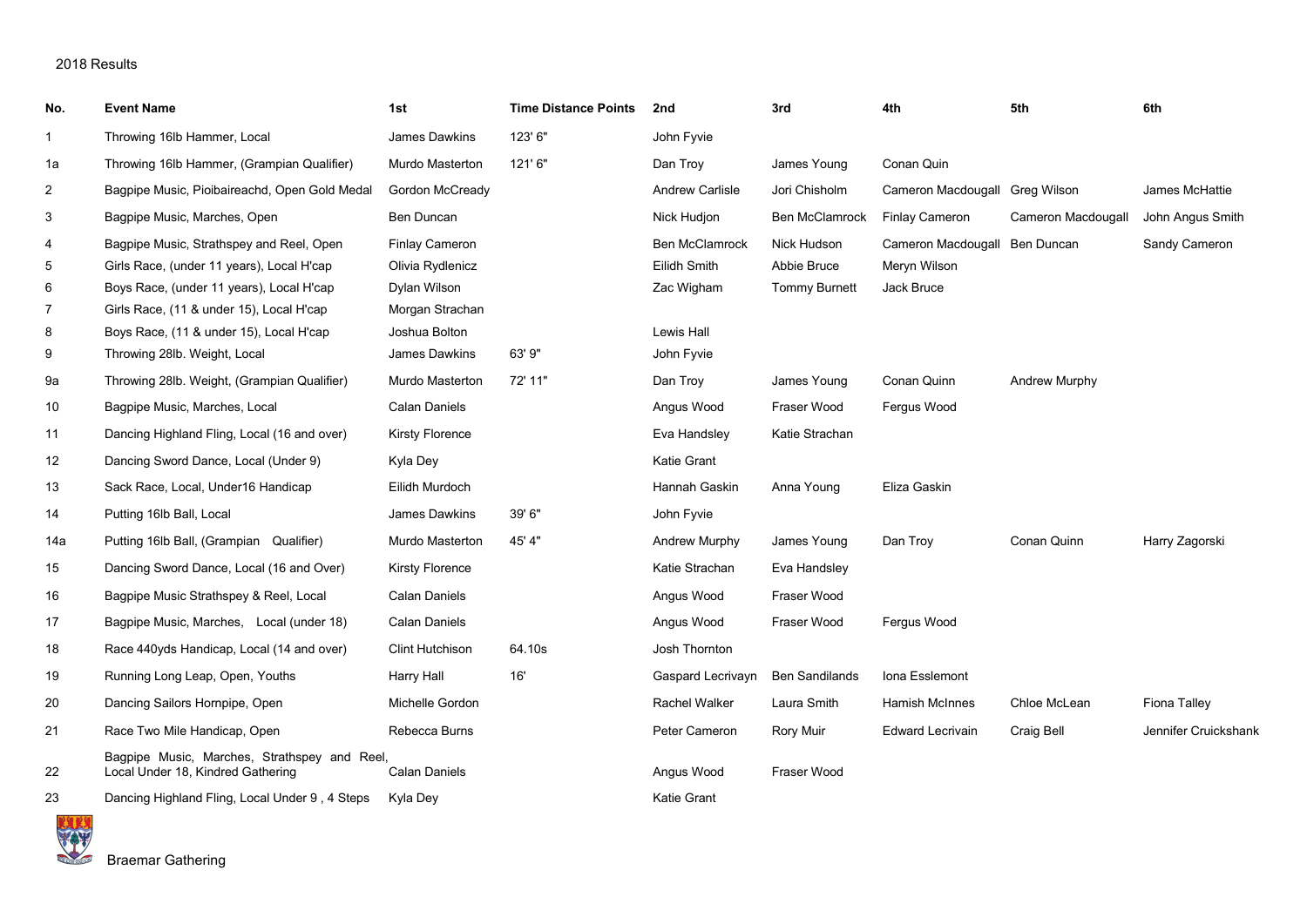| No. | <b>Event Name</b>                                                       | 1st                    | <b>Time Distance Points</b> | 2nd                                 | 3rd                                | 4th                   | 5th                  | 6th                    |
|-----|-------------------------------------------------------------------------|------------------------|-----------------------------|-------------------------------------|------------------------------------|-----------------------|----------------------|------------------------|
| 24  | Dancing Sword Dance, Open, 9 - under 12                                 | Ruby O'Hagan           |                             | Lily Kelman                         | Eilidh Gammons                     | <b>Phoebe Goodall</b> | Sophie Macrae        |                        |
| 25  | Dancing Hulachan, Open (12 - Under 16)                                  | Rosey Watt             |                             | Robyn McMilan                       | Charlotte Simpson Emma Smart       |                       | Amy Robertson        |                        |
| 26  | Tossing Caber, Local                                                    | James Dawkins          | 85'                         | John Fyvie                          |                                    |                       |                      |                        |
| 27  | Tossing Caber, Grampian Qualifier                                       | Dan Troy               |                             | <b>Murdo Masterton</b>              | James Young                        | Conan Quinn           |                      |                        |
| 28  | Throwing 42lb. Weight over Bar, One Hand, Local James Dawkins           |                        | 15'                         | John Fyvie                          |                                    |                       |                      |                        |
| 29  | Throwing 42lb. Weight over Bar, One Hand, Murdo<br>(Grampian Qualifier) | Masterton/Dan Troy 16' |                             |                                     | Andrew<br>Murphy/Harry<br>Zagorski |                       | James Young          | Cowan Quin             |
| 30  | Race, 100 Yards Handicap, (Heats), Open                                 |                        |                             |                                     |                                    |                       |                      |                        |
| 31  | Race, 100 Yards Handicap, (Heats), Youth                                |                        |                             |                                     |                                    |                       |                      |                        |
| 32  | Dancing Highland Fling, Open                                            | Michelle Gordon        |                             | Laura Smith                         | <b>Hamish McInnes</b>              | Rachel Walker         | Fiona Talley         | Louise Barton          |
| 33  | Putting 16lb. Stone, Open                                               | Lukasz Wenta           | 54' 7"                      | <b>Scott Rider</b>                  | <b>Sinclair Patience</b>           | Craig Sinclair        | Murdo Masterton      | Jamie Gunn             |
| 34  | Bagpipe Music, Marches, Open (under 18)                                 | <b>Bobby Allen</b>     |                             | Luke Kennedy                        | Campbell Wilson                    | Angus MacPhee         | Tomas Young          |                        |
| 35  | Bagpipe Music Piobaireachd, Open (Under 18)                             | Angus MacPhee          |                             | Luke Kennedy                        | Anna Smart                         | Bobby Allen           | Campbell Wilson      |                        |
| 36  | Race, Half Mile, Scratch, Open                                          | Ewan Dyer              | 2m 9.8s                     | Rory Muir                           | <b>Edward Lecrivan</b>             | Peter Cameron         | Jacob Aubrey         | Ewan Bradley           |
| 37  | Hop, Step and Jump, Open, Youths                                        | Gaspard Lecrivain      |                             | Harry Hall                          | Iona Esslemont                     | <b>Ben Sandilands</b> |                      |                        |
| 38  | Dancing Sword Dance, Open (12 - Under 16)                               | Rosey Watt             |                             | Nicholas Cole Leslie Robyn McMillan |                                    | Charlotte Simpson     | Cara McFarlane       |                        |
| 39  | Race, Half Mile, Handicap, Youths                                       | <b>Ben Sandilands</b>  | 2m 08s                      | Harry Hall                          | Gaspard Lecrivan                   | Kirk Hutchison        | Scott Dicksson       | <b>Lucy Nuttall</b>    |
| 40  | Dancing Hulachan, Open                                                  | Rachel Walker          |                             | <b>Hamish McInnes</b>               | <b>Bethany Clark</b>               | Michelle Gordon       | Fiona Tolly          | Nikki Gaul             |
| 41  | Bagpipe Music, Strathspey and Reel, Open (under<br>18)                  | <b>Bobby Allen</b>     |                             | Campbell Wilson                     | <b>Brodie</b><br>Watson-Massey     | Luke Kennedy          | Angus MacPhee        |                        |
| 42  | Race, 220 yds, Local, Handicap                                          | Kirk Hutchison         | 24.42s                      | Fergus Wood                         | Clint Hutchison                    | Angus Wood            |                      |                        |
| 43  | Throwing 28 lb. Weight, Open                                            | <b>Scott Rider</b>     | 84' 2"                      | Jamie Gunn                          | <b>Sinclair Patience</b>           | Lukas Wenta           | Craig Sinclair       | <b>Stuart Anderson</b> |
| 44  | Running Long Leap, Open                                                 | Jax Thors              | 21'8"                       | Andrew Murphy                       | Euan Urquhart                      | Ewan Bradley          |                      |                        |
| 45  | Dancing Seann Truibhas, Open, (9- Under 12) 4<br>steps                  | Eilidh Gammons         |                             | Lily Kelman                         | Ruby O'Hagan                       | Ph                    |                      |                        |
| 46  | Dancing Seann Truibhas, Open (12 & under 16)                            | Rosey Watt             |                             | Charlotte Simpson                   | Robyn McWilliam                    | <b>Chanel Gillan</b>  | Nicholas Leslie      |                        |
| 47  | Race, 100 Yards Handicap, Open                                          | Greg Kelly             | 9.58s                       | <b>Christopher Miller</b>           | Jax Thoirs                         | <b>Tommy Finkle</b>   | <b>Lindsey Young</b> | Jacob Aubrey           |
| 48  | Race, 100 Yards Handicap, Open, Youths                                  | Iona Esslemont         | 10.15s                      | Harry Hall                          | <b>Ben Sandilands</b>              | Scott Dickson         | <b>Lucy Nutall</b>   |                        |

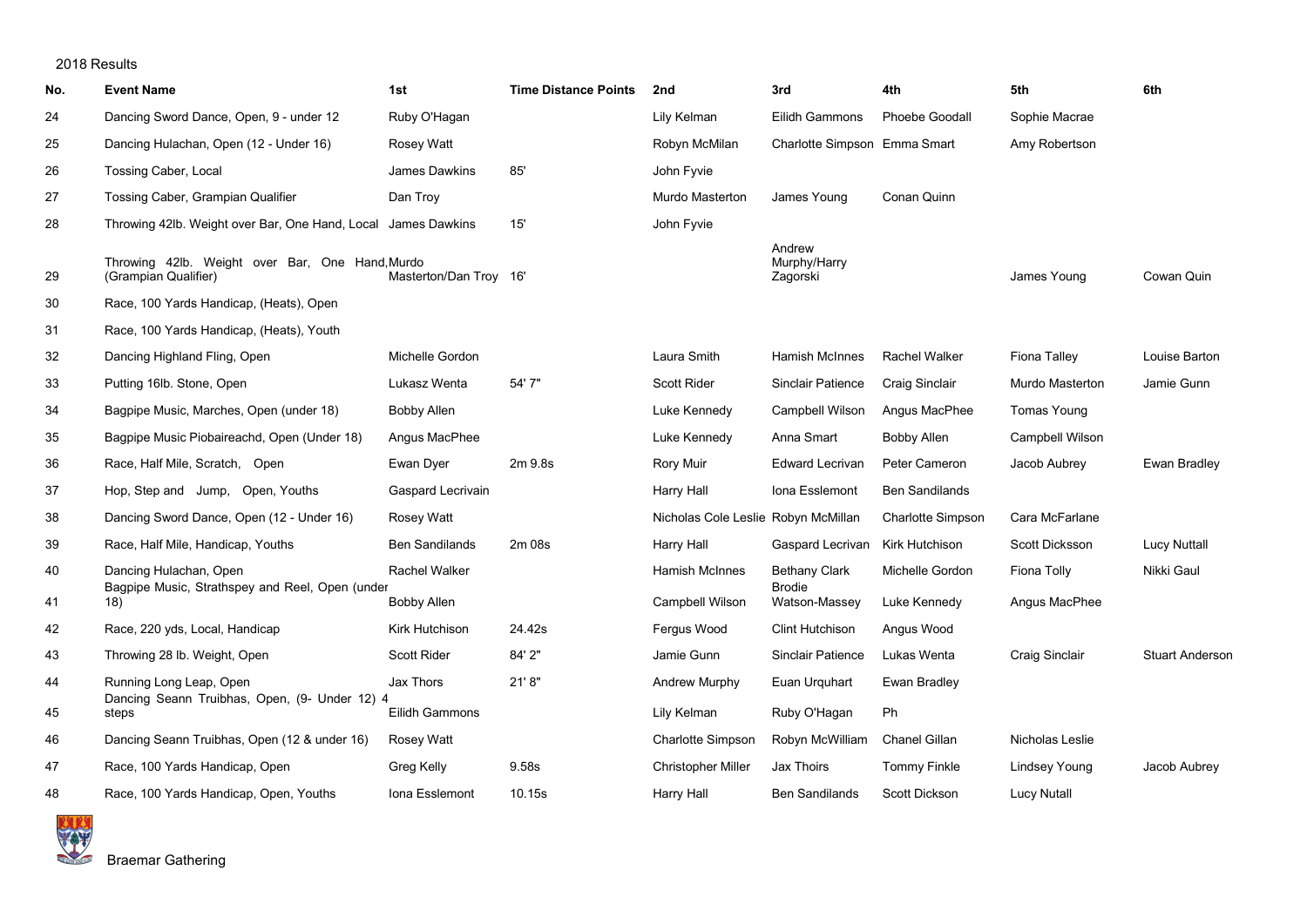| No.             | <b>Event Name</b>                                                 | 1st                                           | <b>Time Distance Points</b> | 2nd                   | 3rd                      | 4th                             | 5th                 | 6th                                           |
|-----------------|-------------------------------------------------------------------|-----------------------------------------------|-----------------------------|-----------------------|--------------------------|---------------------------------|---------------------|-----------------------------------------------|
| 49              | Throwing 56lb Weight, Open                                        | <b>Sinclair Patience</b>                      | 41' 4.5"                    | Lukas Wenta           | Jamie Gunn               | <b>Scott Rider</b>              | Craig Sinclair      | Michael Zolkienicz                            |
|                 | Tug-o-War, Knockout Competition - Braemar Plate                   |                                               |                             |                       |                          |                                 |                     |                                               |
| 50              | Running High Leap, Open, Youths                                   | Kirk Hutchison                                | 5'6''                       | Gaspard Lecrivain     | Harry Hall               | <b>Scott Dickson</b>            |                     |                                               |
| 51              | Hill Race, Open                                                   | James Bellward                                |                             | Clyde Williamson      | Andrew Cox               | <b>Harry Muir</b>               | David Hall          |                                               |
| 51a             | Hill Race, Ladies                                                 | Steph Provan                                  |                             | Hannah Hayle          | Catriona Morrison        | Veronique Oldham                | <b>Astrid Gibbs</b> |                                               |
| 51 <sub>b</sub> | Hill Race, Local                                                  | Alistair Walker                               |                             | Fraser Wood           | Fergus Wood              | <b>Mike Daniels</b>             |                     |                                               |
| 51c             | Hill Race, Veterans                                               | Tom Gibbs                                     |                             | Kieran Whyre          | <b>Brian Marshall</b>    | Mark Harris                     |                     |                                               |
| 51d             | Hill Race, Lady Veterans                                          | Katy Henderson                                |                             | Kathleen Aubrey       | Maianne Lang             | Joanne Roe                      |                     |                                               |
| 52              | Race 220 Yards, Open, Handicap Heats                              |                                               |                             |                       |                          |                                 |                     |                                               |
| 53              | Throwing 22lb Hammer, Open                                        | Murdo Merchison                               | 113'6"                      | Craig Sinclair        | <b>Sinclair Patience</b> | <b>James Dawkins</b>            | Lucas Wenta         | <b>Stuart Anderson</b>                        |
| 54              | Dancing Sword Dance, Local (12 & under 16) 3+1 Ciaran Johnston    |                                               |                             | Ailsa Kintail         | Caragh Welsh             | Abigail Grey                    |                     |                                               |
| 55              | Dancing Highland Reel, Open                                       | Hamish McInnes                                |                             | Rachel Walker         | Laura Smith              | <b>Bethany Clark</b>            | Chloe McLean        | Fiona Tolly                                   |
| 56              | Throwing 56lb Weight over Bar One Hand, Open                      | Mike Zockiwicz/Scott<br>Rider/Lucas Wenta 16' |                             |                       |                          | Gunn/Craig<br>Jamie<br>Sinclair |                     | Stuart<br>Anders<br>Winslow/Sinclair Patience |
| 57              | Dancing, Seann Truibhas, Local (12 & under 16)<br>$4 + 2$         | Abigail Grey                                  |                             | Ciaran Johnston       | Ailsa Kincaid            | Cara Welsh                      |                     |                                               |
| 58              | Running High Leap, Open                                           | <b>Andrew Murphy</b>                          |                             | Jax Thoirs            | Ewan Bradley             | <b>Edward Lecrivan</b>          |                     |                                               |
| 59              | Race 1 Mile Handicap, Open                                        | John Thomson                                  |                             | Peter Cameron         | Rebecca Burns            | Jennifer Cruickshank Rory Muir  |                     | Craig Bell                                    |
|                 | Tug-o-War, Final - Braemar Plate                                  |                                               |                             |                       |                          |                                 |                     |                                               |
| 60              | Race, 80 Metres Scratch, Heats, British<br>Championship           |                                               |                             |                       |                          |                                 |                     |                                               |
| 61              | Dancing Sword Dance, Local (9 & under 12)                         | Amy Lawson                                    |                             | <b>Caitlin Forbes</b> | Lauren Martin            | <b>Isla Nicoll</b>              |                     |                                               |
| 62              | Dancing - Scottish Lilt, Open (12- under 16 years) Rachael Halvin |                                               |                             | Robyn McMillan        | Rosey Watt               | Amy Robertson                   | Nicholas Leslie     |                                               |
| 63              | Putting Heavy Stone 28lbs, Open, (Braemar Style) Lukas Wenta      |                                               | 37' 10"                     | <b>Scott Rider</b>    | <b>Sinclair Patience</b> | Jamie Gunn                      | Michael Zckiewicz   | <b>Stuart Anderson</b>                        |
| 64              | Race, 220 Yards, Handicap, Open, Final                            | Ramsay Sloss                                  | 20.54s                      | Cameron Clamp         | <b>Bruce Donald</b>      | <b>Edward Lecrivain</b>         | Chloe Lambert       |                                               |
| 65              | Race, 220 Yards, Handicap, Open Youths Final                      | Harry Hall                                    |                             | Kirk Hutchison        | Iona Esslemont           | <b>Ben Sandilands</b>           | Gaspard Lecricain   | Archie Whyte                                  |
| 66              | Tossing Caber, Open (20'1"-121 lbs.)                              | <b>Scott Rider</b>                            |                             | Lucas Wenta           | Craig Sinclair           | Mike Zolkienicz/Jamie<br>Gunn   |                     | <b>Stuart Anderson</b><br>Sinclair Patience   |